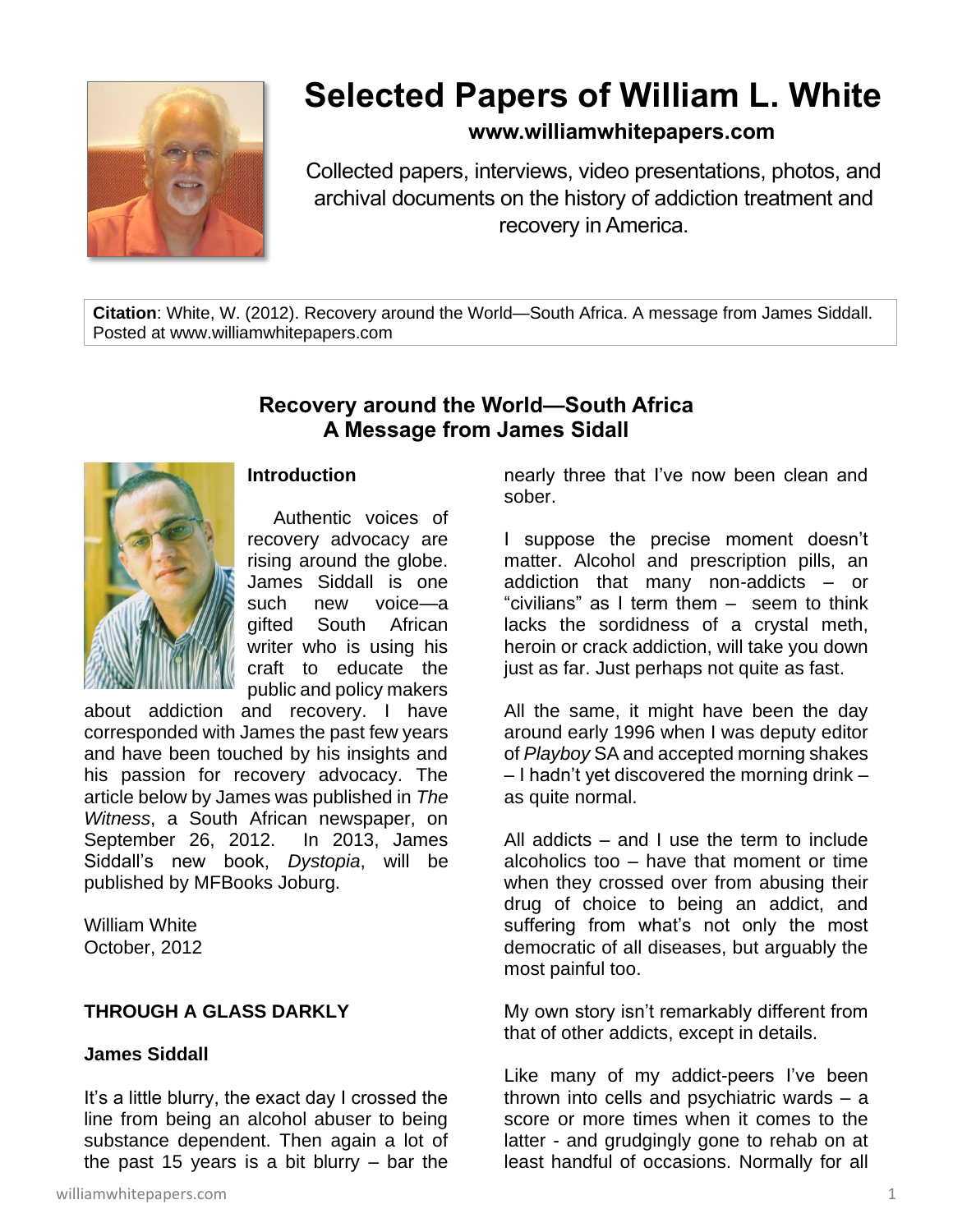the wrong reasons. Notably to please or placate someone else.

It was only a court order sentencing me to two years at Careline Crisis and Trauma Centre in my old hometown of Hillcrest, KZN, that broke the cycle.

But I'm not here to share war stories. And like all addicts I have a treasure chest of them, ranging from the slightly amusing to the sad and the seedy.

What I do want share are just a few of the home truths about addiction, garnered from my own experience as well as anecdotal and empirical evidence.

\* Addiction can be arrested, not cured – How I laugh (darkly and sardonically) when the innocent and ill-informed ask when I can drink again. Start drinking again after, say, a decade and you'll find yourself guzzling alcohol as if you've never stopped. For the addict, weekly meetings – be they 12-step or other – are the equivalent of a diabetic's insulin.

\* If you're addicted to one drug, you're addicted to them all – Welcome to the world of cross-addiction. This is essentially where you start using another drug other than the one you're addicted to, in the process often leading back to your primary substance.

If you're a cocaine addict, for instance, drinking might seem innocuous enough. But it increases your chances of relapsing on cocaine by an estimated 800 percent, according to some figures.

Closer to home, as a full-blown alcoholic – 11 out of 10 on the alcoholism scale, according to one psychiatrist, and coming from a long line of Yorkshire dipsomaniacs – I was prescribed vast quantities of benzodiazepines. But the medical profession neglected to mention that they act on the same brain receptors as alcohol, a fact that I only learnt at Careline.

Guess what? I relapsed on alcohol. With catastrophic consequences.

A handy rule of thumb, reinforced by virtually every known recovery programme, is that if you're addicted to one psychoactive substance, you're addicted to all – even those you've never tried.

\* Addiction has a strong genetic footprint – It has been long been suspected that addiction runs in families. But now new neurobiological research conducted by US institutes among others, suggest that the predisposition to addiction carries a 40 to 60 percent genetic weighting. This doesn't preclude the addict – and notably the alcoholic – from responsibility for their disease. But it does provide a useful insight into the likelihood of who'll be affected.

\* Overcoming addiction is not a question of will-power - Once you're trapped in active addiction, trying to break out of the cesspit of destruction and desolation using nothing more than will-power is like trying to will tumours away.

"Willpower," says Carlton K. Erickson, PhD, in *The Neurobiology of Addiction*, "cannot change the dependence on drugs any more than it can control the tremors of Parkinson's."

Any recovering addict or alcoholic – and that includes me – will tell you that when they were using they weren't being willful, spiteful or just plain bad. They simply couldn't stop.

\* Addiction really is a disease – If I wasn't an addict, I'd probably also think that calling addiction a disease was the ultimate abrogation of responsibility.

Some say that addicts can stop any time. They represent the choice model, and I tend to think of them as flat-Earthers.

In the other corner, you have the disease model, subscribed to by a vast armada of addiction experts, neurobiologists, addicts and, increasingly, laymen.